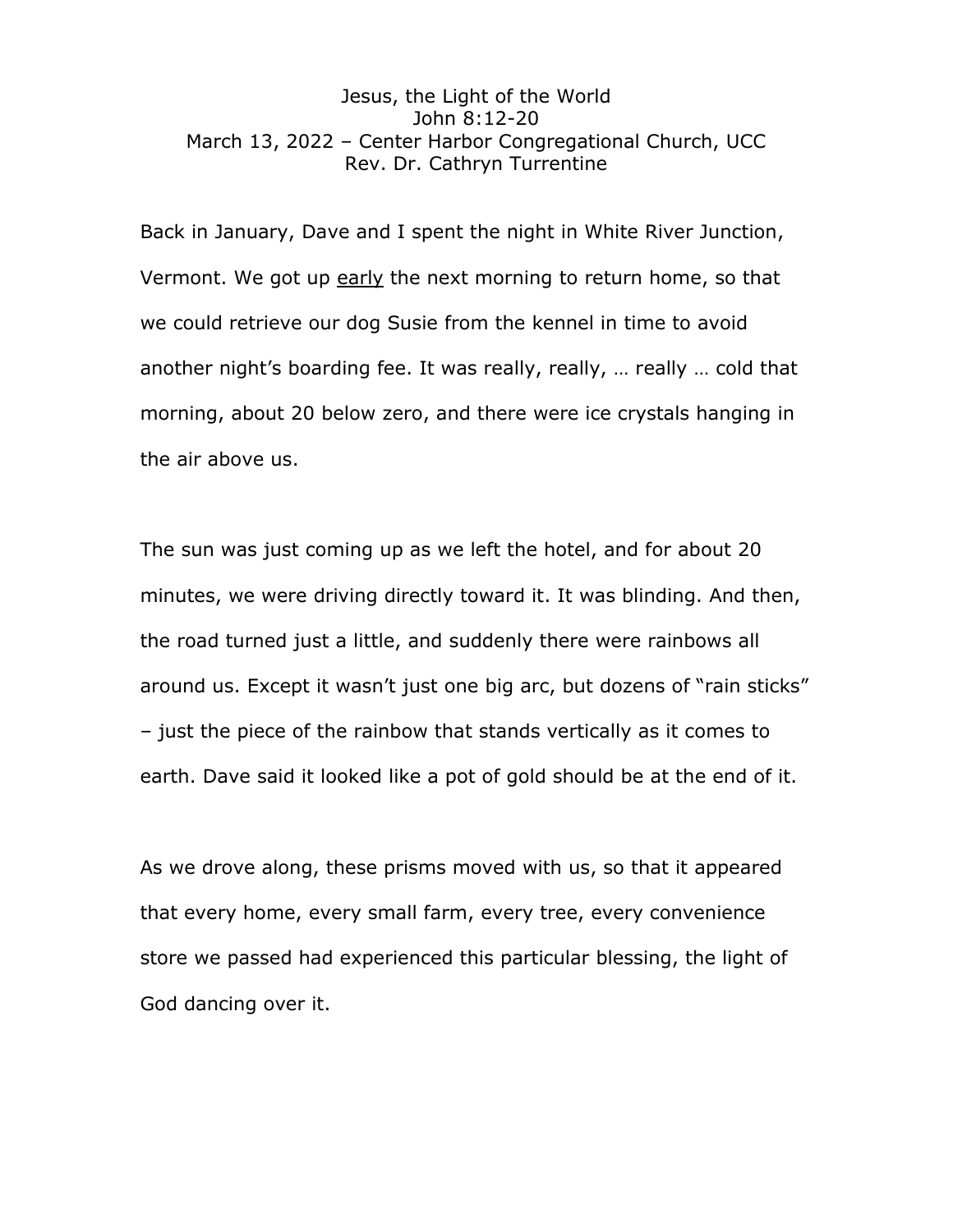It was just as cold in Center Harbor that morning, and I wondered where you would have to stand to see the light of God dancing over our church, too. I bet somebody was up early enough to see that.

There is a lot of talk about light in the Bible, as we heard in the call to worship this morning, and a lot of those references to light are in the Gospel of John. The community for which this gospel was written called themselves children of light, and they thought of themselves as people who walked in light instead of in darkness. It is a beautiful image, isn't it?

So, in today's passage, Jesus says, "I am the light of the world." This is one of the "I AM" statements that recur throughout this gospel. I am the bread of life. I am the way, the truth, and the life. I am the good shepherd. Each of these statements points in two directions. The I AM part of the statement refers back to God's conversation with Moses at the burning bush, where God's name for all generations is revealed: "Tell them that I AM has sent you." God says.

These I AM statements are supposed to show us that Jesus is God Incarnate, Emmanuel, God with Us. And we can tell by the references in many of the second halves of these I AM statements that they point us in another direction – to the worship of the people of Israel. They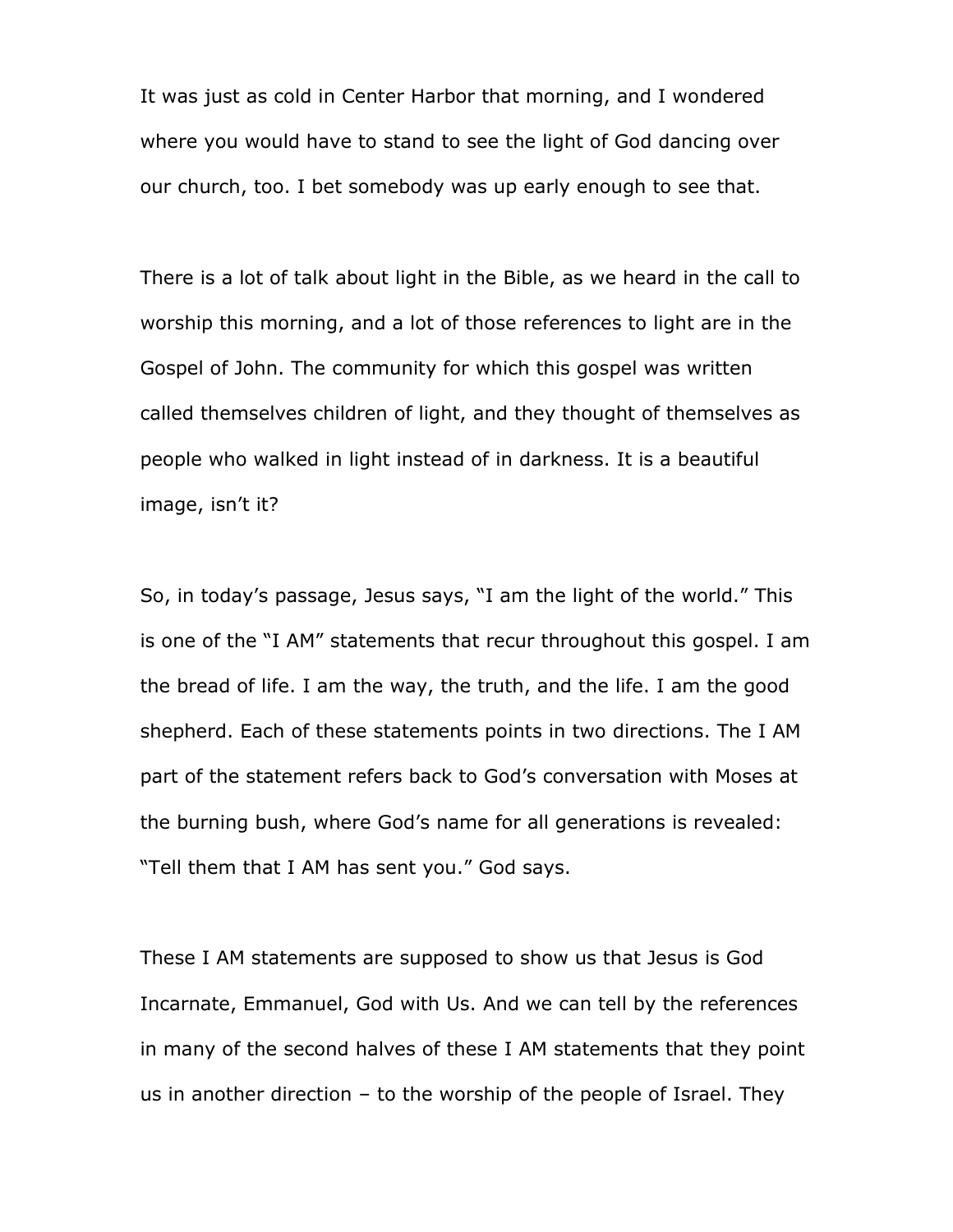show that Jesus is the fulfillment of all the people's worship over the centuries.

In this scripture, the reference is to the Feast of the Tabernacles, in which four large lamps were lit in the Temple Court of the Women at the end of the first festival day. They were so bright that they lit up the whole city of Jerusalem. Celebrants at Tabernacles danced before those candlesticks with burning torches, adding even more light to the celebration.

Think of that – a festival that fills the whole city with light. Jesus is the joyous fulfillment of this dancing with light. He says, "I am the light of the whole world." "I AM," he says – the name of God Almighty, "I AM the light of the world." Not just the light of this glorious holy city, but the light of all the world. And he promises the light of life to all who follow him.

Immediately after Jesus' proclamation, he is challenged by Pharisees to prove what he has said. Remember I told you last week that if I had lived in Jesus' day, I would have made a really good Pharisee, because I want expectations to be clear and unambiguous, as the Pharisees did, and because they believed that doing things the proper way, as prescribed in holy text, was their calling from God. So, I have some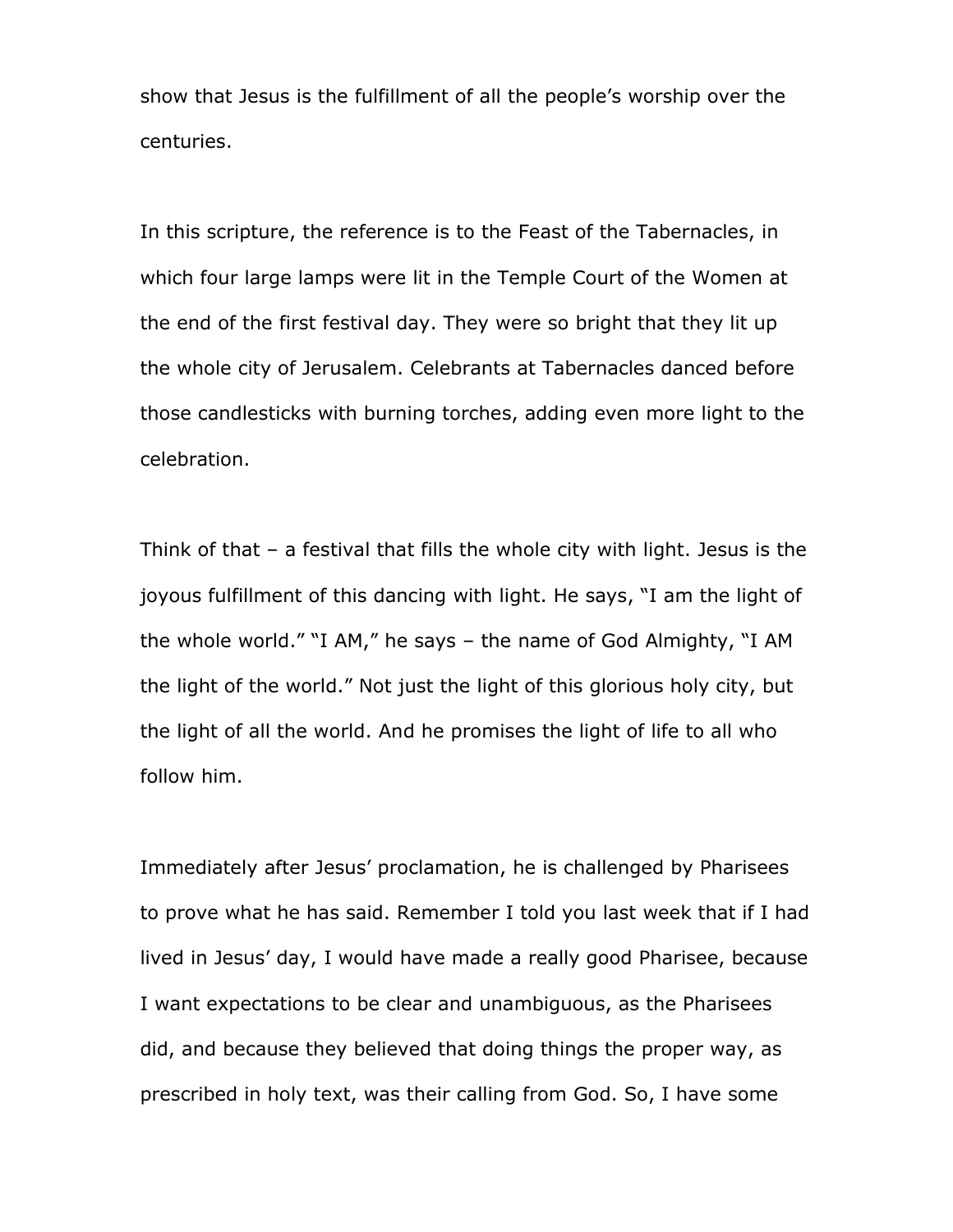sympathy for the Pharisees here. They are not only human, trying to understand something that is purely divine, but they are limited by their need for order in their world, as I am.

The Pharisees come at Jesus with a legal dispute about his claim to be the light of the world. They say, you can't testify on your own behalf. You need evidence. According to the law, you need two witnesses to prove your claim.

Jesus responds, "I testify on my own behalf, and my Father who sent me testifies on my behalf." The Pharisees, like all mortals in the gospel, take Jesus' saying literally and ask where his Father is, so they can presumably call Jesus' father to testify for him. Then Jesus says, "If you knew me you would know my Father also." That is, Jesus reveals God to us.

There it is. Now we are right back to the gorgeous, colorful light that blessed our trip from White River Junction in January. A prism doesn't change light. It simply reveals to us the beautiful colors that are always present in it. We just can't see them unless ice crystals are hanging in the air on a bright cold morning, or we suspend crystals in our windows at home for the light to shine through.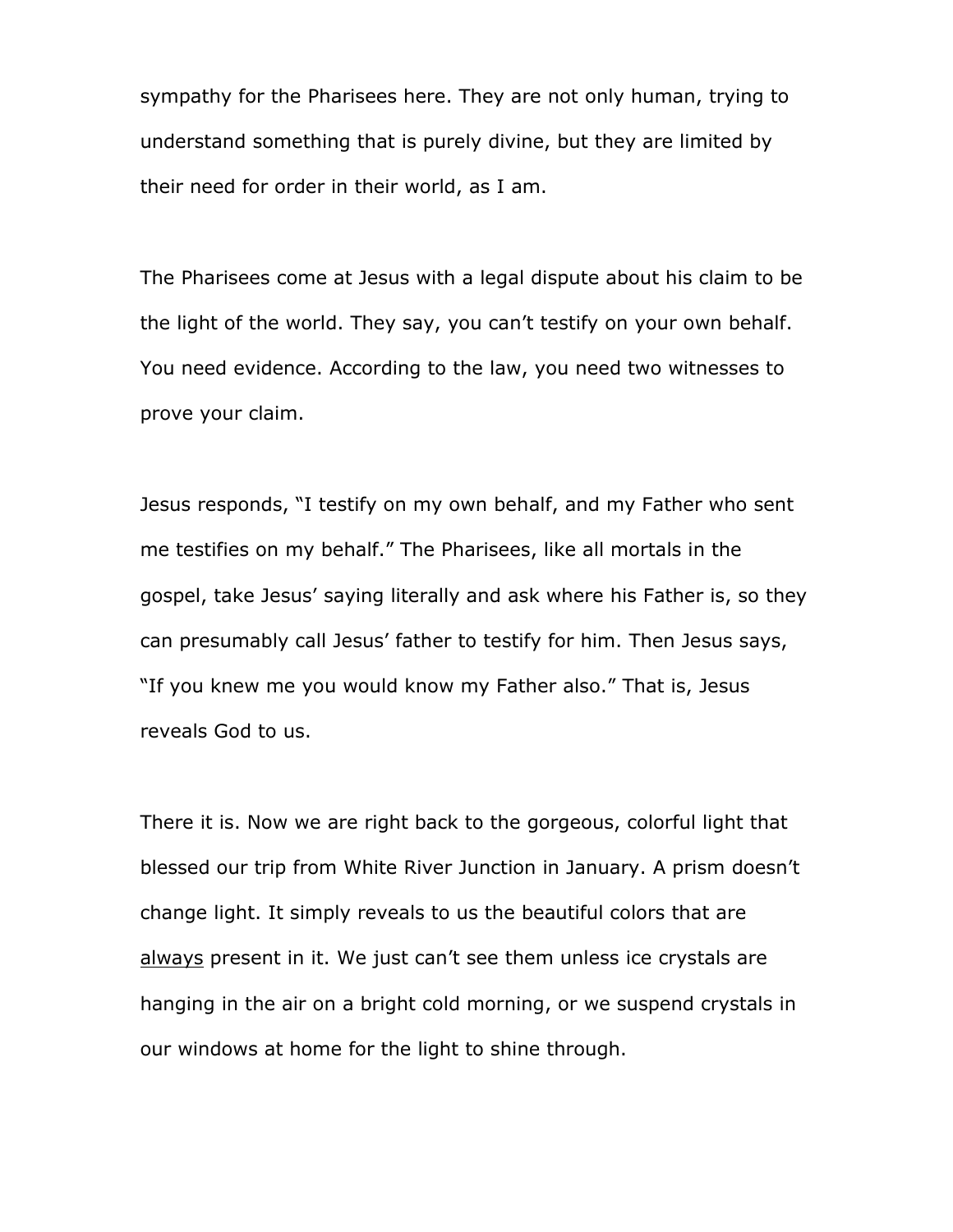Jesus is the prism through which we can see God, in all God's glory and beauty. The light of God is always around us, but we are just not always aware of it. So, it is a blessing whenever the light of God shines into our world in a way that we can see it. Jesus is that way. Jesus reveals God's beautiful light to us.

Now, in the Gospel of John we hear that Jesus is the light of the world. But in the Gospel of Matthew, right after the Sermon on the Mount, Jesus says to his followers, "YOU are the light of the world. A city set on a hill cannot be hidden. Neither do you light a candle and put it under a bushel, but on a candle stick, and it gives light to all in the house. Let your light so shine that all may see your good works and glorify God in heaven." Jesus is the light of the world because God's light shines through him. WE can be the light of OUR world when we see the light of God in Jesus and refract that light back out into our community.

Back in January, I wondered where you would have to stand to see the blessing of that rainbow over our church. I am sure you can see it if you walk in the door when we worship. You can see the light of God on every face. You can see it, too in all the ways we reach out to our community, with food for the food pantry and helping hands for the soup kitchen, with support for Habitat for Humanity and the women's